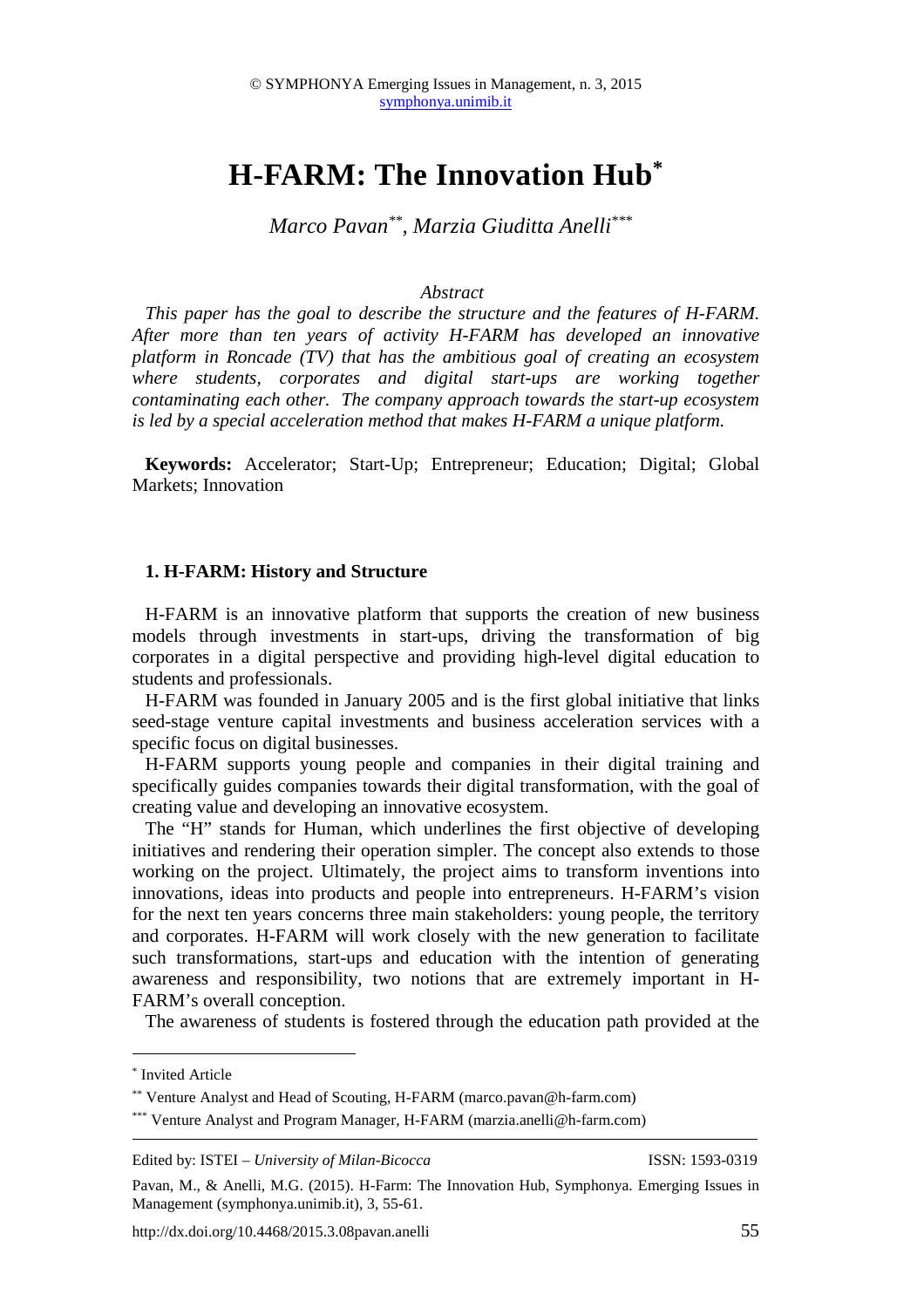H-CAMPUS. One of the main objectives of the new education business unit is to provide young students with the tools to exploit and seize all the opportunities engendered by the digital revolution to enable them to become key players in tomorrow's work system.

For companies involved in H-FARM, the objective is to provide them with the tools that allow them to face the digital transformation that each field or sector is undergoing.

H-FARM's business model is built on three main pillars:

- 1) H-FARM Industry;
- 2) H-FARM Education;
- 3) H-FARM Investments.

1) The main objective of the Industry business unit is to become the first "new generation" consulting company in Europe. The BU works to help entrepreneurs and business leaders to transform their companies facing disruption, redefining companies' approach towards innovation. (The industry business unit has as main objective to become the first "new generation" consulting company in Europe, this is to say that through the redefinition of business' approach to innovation H-FARM wants to help entrepreneurs and business leaders transform their companies facing disruption.) Moreover, the goal is to understand and act on technology changes, being active players of the new industrial revolution. In other words, H-FARM helps enterprises to transform and innovate their business models and operations, while embracing the digital changes.

2) The education project is very ambitious and unique: the traditional education systems are quickly becoming obsolete, for this reason demand for innovation learning methods is rapidly increasing, H-FARM wants to build an education path that is able to develop the most brilliant minds in Italy's largest digital ecosystem, by integrating best in class academic standards with new learning methods, business, best practice and start-up opportunities.

3) H-FARM Investments is the division that will deepen in the following paragraphs and it is divide in 2 areas: H-FARM Accelerator and H-FARM Fund.

# **2. H-FARM Investments: The Accelerator and the VC Model**

When Riccardo Donadon founded H-FARM in 2005, his first objective was to do a "giving-back" operation.. His first two companies went were so successful that he wanted to help young people to become entrepreneurs. The very first activity of H-FARM was to sustain start-ups; this wasn't an easy activity as it wasn't usual and a real acceleration program scheme didn't exist at time. Riccardo Donadon and his staff decided to try different experiments, the first two companies H-FARM funded were H-CARE and H-ART that eventually became also its first exits. At the beginning of the acceleration activities the concept behind it was simple: H-FARM 's mission was to seed, grow and take care of the companies that were selected.

After the first years H-FARM started to define two different ways to develop and support innovative ventures on the Italian market: on one side the Accelerator Model that has the aim to select and invest in innovative projects and start-ups in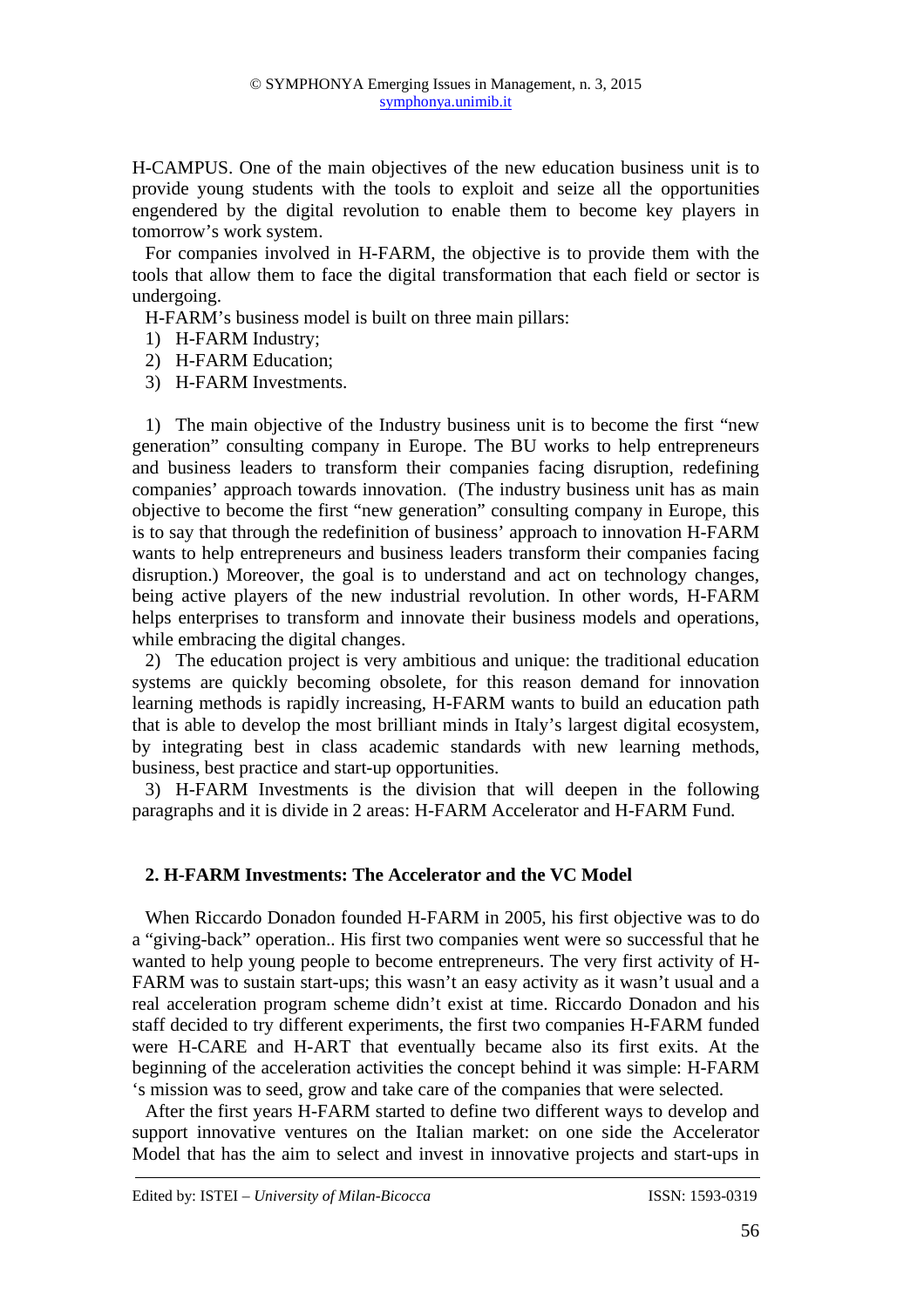order to help them to build and test their business models; on the other side the VC Model, the activity of investing in either the best start-ups that are accelerated through the H-FARM Accelerator Program or in early-stage Italian and European start-ups with global ambitions within the fields of SaaS, consumer internet, and B2B services.

## **3. The Accelerator Model**

Through the years H-FARM has developed a unique and strong acceleration method on which the work of every acceleration program is based. The whole acceleration process is divided in three main phases:

- 1. Scouting & Selection;
- 2. Acceleration Program;
- 3. Fundraising.

## **Figure 1:** *The Accelerator Process*

| 3 months                 | 3 months                                | $1$ month                      |
|--------------------------|-----------------------------------------|--------------------------------|
| <b>SCOUTING &amp;</b>    | <b>ACCELERATION</b>                     | <b>FUND-</b>                   |
| <b>SELECTION</b>         | <b>PROGRAM</b>                          | <b>RAISING</b>                 |
| Promotion activities     | Acceleration of the chosen startups     | Final event (and month)        |
| aimed to find the best   | through a series of high-value services | dedicated to present the       |
| target projects.         | (e.g. mentorship, workshops, biz        | startups to a selected network |
| Applicants screening and | network, room&board, ) and Cash         | of VC Funds, Biz Angels and    |
| selection of the winners | investment                              | Corporate Investors            |

In the first phase the main stakeholders are the Accelerator Director and the acceleration team, these have the task to define the strategy for the upcoming call for ideas, to define the brief and to prepare the activities plan.

In this process is also involved the Communication team which is in charge of preparing and taking care of all the marketing and communication activities

The whole call for ideas and selection process lasts about three months and the team's main objective is to attract the best start-ups in Europe and in the world. Moreover, what's important for the scouting process is to select start-ups that fit both with the brief and with H-FARM vision and environment. Likewise, it is important for the acceleration team to set the right criteria and deeply analyze every application. To that end, the call manager goes beyond the form of application and tries to arrange Follow up calls to either support the teams in the application process, or to ask them some explanations about the form.

The last step of this phase is the OPEN DAY: an event that sees 20 to 30 best applicants visiting H-FARM and pitching their project to the investment committee. This event is very useful for both start-ups and the acceleration team; the former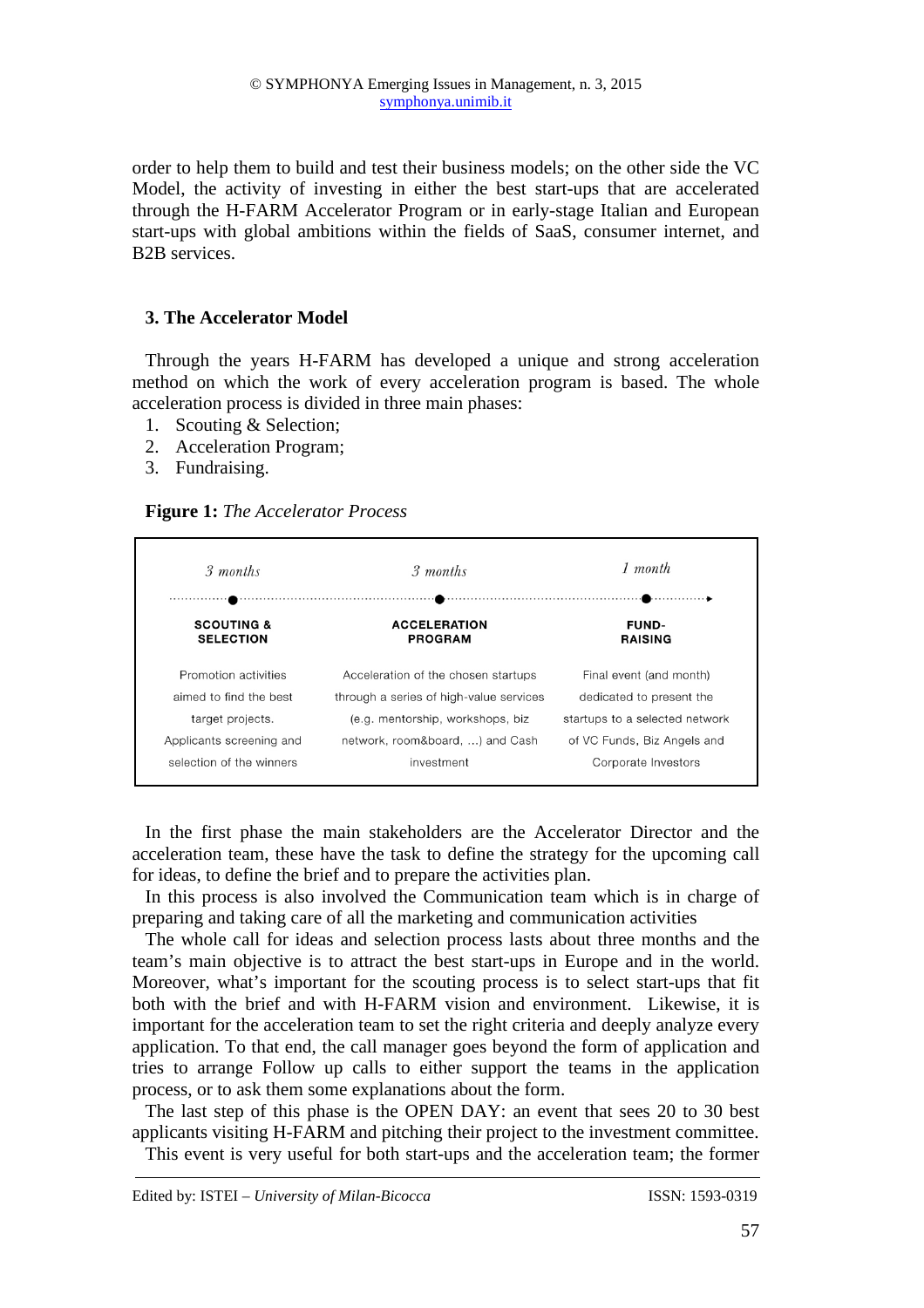have the chance to visit H-FARM and ask questions and the latter can get to know better the teams investigating every aspect of their projects and of the team components. Every program lasts 4 months: the first three are dedicated to the strategy definition and to the development of the product and the last one is entirely focused on fundraising. The program is structured in a way that each start-up just need to focus on its project without worrying about anything else.

H-CAMP is one of the few programs in the world to offer an all inclusive solution to all the accepted start-ups, this means that up to 4 people per team will have access to all H-FARM's services and facilities, including food and accommodation.

Among all this, the real added value of H-FARM's acceleration program is the access to a world class network of entrepreneurs, corporations, investors and experts. Thanks to the experience of the partners and thanks to the ecosystem that has been developed by H-FARM, H-CAMP's start-ups have the chance to get in touch with a lot of stakeholders that can help them both with their business development and with the fundraising phase. Through the months the start-ups will be asked to follow workshops and mentoring sessions, and mostly to work closely with the Accelerator Team in order to define each aspect of the development.

Each month of the acceleration program is structured in a way that gives the opportunity to all the start-ups to follow a specific growth path.

The first month is entirely dedicated to Business and Strategy, the start-ups will focus on building a strong strategy beginning from a convincing Business Model Canvas and Pitch Deck.

Workshops and mentoring session of the second month will have as main topic the product development. This phase is crucial as each team will investigate and, at least, design all the aspect of the product.

The third month's core topic is Sales and Marketing: approaching the demo night and the end of the program each start-up is designing a marketing matrix and a business roadmap helped by mentors of specific industrial sectors.

The fourth, and last, month of the program is entirely dedicated to fundraising. Searching for new investments is what drives daily activities during this last period. At this end the teams needs to work closely with the program manager in order to point out possible interested investors, furthermore they need to develop an investor strategy meaning that the start-up should plan an ad hoc approach to the fundraising period.

Beyond a doubt, a key moment of the acceleration program is the DEMO NIGHT: the final event where start-ups pitch to an audience of investors, entrepreneurs and possible partners.

During the last month of the acceleration program start-ups spend most of their energies to get to this final event at the best condition, to this end they need to be ready with a "kick ass" pitch, the right attitude and a great product.

The demo night is a great opportunity to all the start-ups to open contacts, partnerships and to meet investors.

At the end of the program H-FARM may do a further investment in some of the teams; yet these are not VC investment but they need to be seen as bridge investments that give start-ups the chance to take time and search for biggest and further investments without having cash flows issues. In this way the teams that receive an investment can keep on developing the product while looking for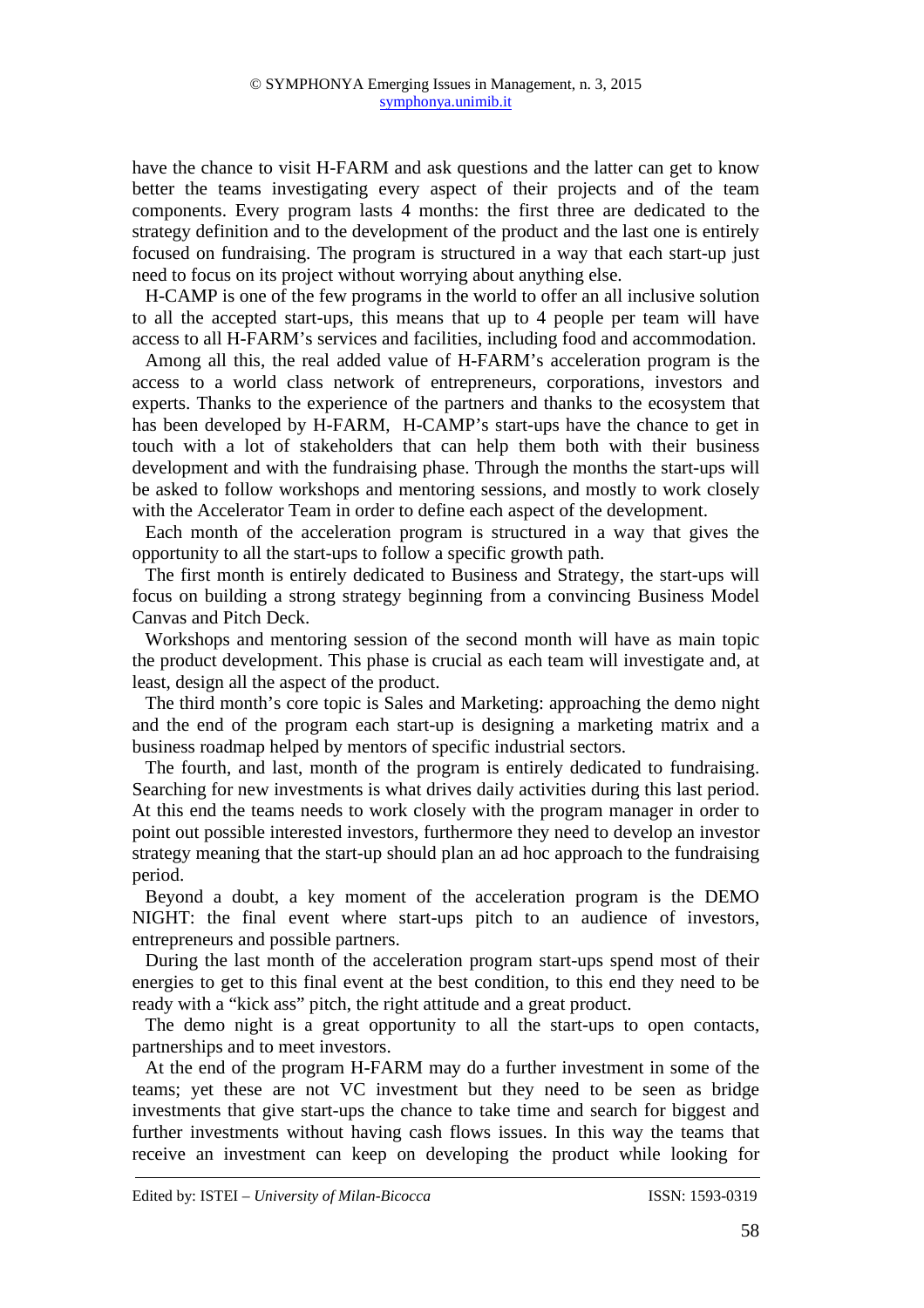investors.

## **4. Accelerator Model for Corporates**

H-FARM wants to partner leading Corporates with start-ups trough its services: this relationship has unequaled mutual benefits for both parties—cash and new exit paths for start-ups and growth opportunities for large organizations.

The objective is to propose to the client Companies a new collaborative model for pursuing innovation and managing investment activities. In doing this, H-FARM offers a plurennial experience of scouting, supporting and investing in promising new ventures, structured in H-FARM Accelerator & Scouting Method (see previous paragraph). In addition to that, Donadon's company can leverage of its International Start-up Network in order to increase the value of the services, having access to additional and exclusive resources.

H-FARM believes that start-ups that partner with corporates and VC disruptors are uniquely positioned to prosper in a more restrictive investment climate. One of the most interesting solutions that H-FARM offers to Companies is the Corporate Accelerator Program, an innovative solution to enhance corporate venture capital projects. Corporate Venture Capital (CVC) is the practice where a large firm takes an equity stake in a small but innovative or specialist firm, to which it may also provide management and marketing expertise; the objective is to gain a specific competitive advantage.

"Large companies have long sensed the potential value of investing in external start-ups. More often than not, though, they just can't seem to get it right" (*from Making Sense of Corporate Venture Capital written by Henry W. Chesbrough, Harvard University*).

H-FARM wants to be the right partner for Companies willing to innovate, establishing a structured program with the aim to find digital start-ups, select the best and accelerate their business. Corporate Accelerator is a full-service 4-month program dedicated to selected early stage start-ups operating in specific industries defined by the Company. Start-ups can apply to the program during the "Call For Ideas", a specific time (8 weeks), set for receiving applications and for promoting the initiative. In the context of this program, experienced mentors, experts and an H-FARM dedicated team spend four months helping start-ups to advance their business. At the end of the program the Company can take an equity stake on the accelerated start-ups and also proceed with a further investment or establish partnerships or specific agreements/collaborations.

There are some unique benefits for Companies that launch Corporate Accelerator Programs:

• M&A and Investment Opportunity: possibility to take an equity stake on each start-up accelerated and proceed with a second investment round or acquire the start-ups

• New Markets & Business: Company will get innovative ideas in order to improve their own business or exploit new markets

• Process Innovation & New Tools: Companies will have the opportunity to collaborate and integrate with start-ups' solutions useful to improve and change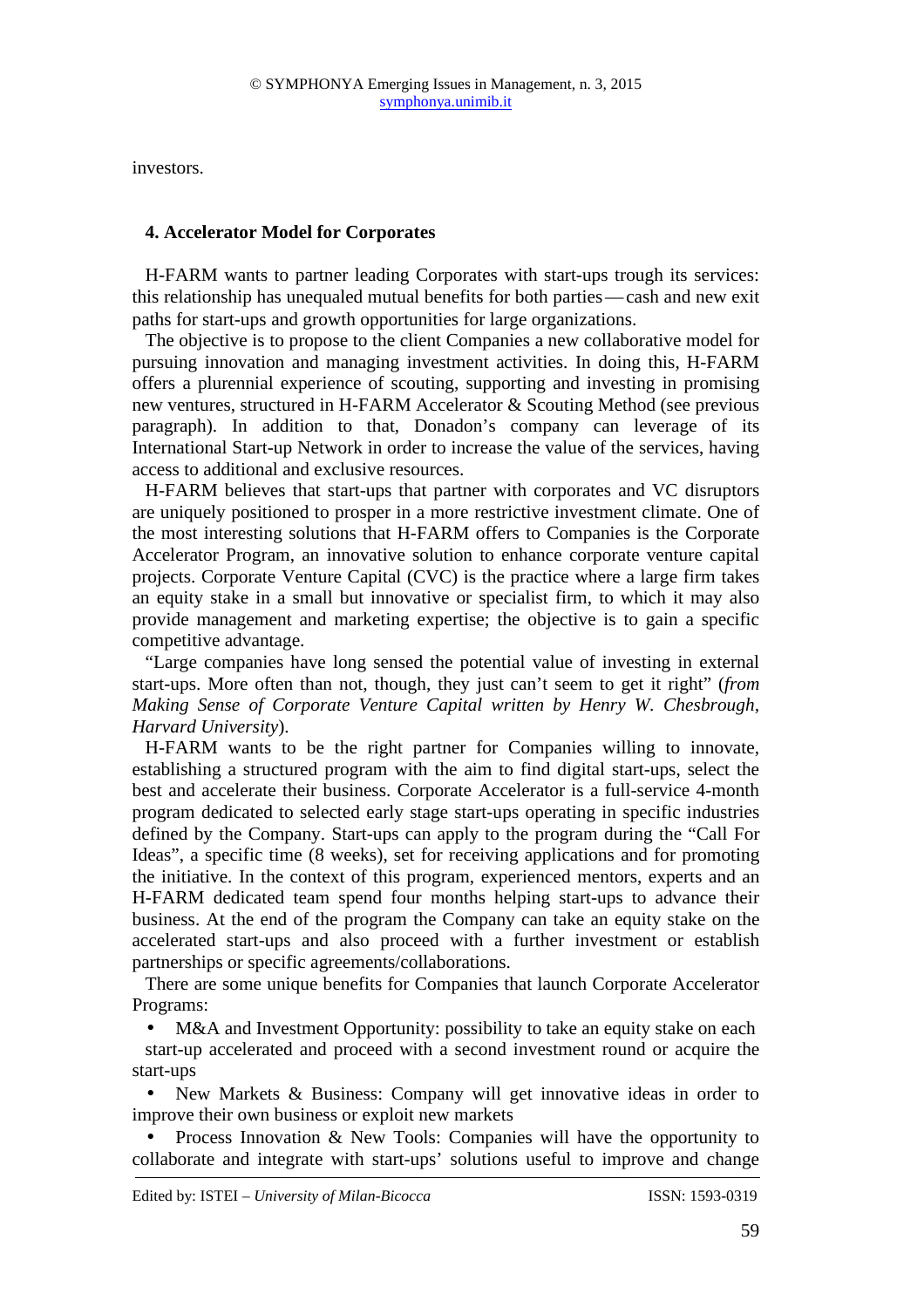internal process and methods

• Talent Acquisition: Company will gain access to hundreds of innovative ventures composed by high-skilled people in design, code development and business/marketing

• Branding: Corporate Accelerator will increase the brand values and awareness for external stakeholders and internal stakeholders

The first Company that has partnered with H-FARM in launching a Corporate Accelerator was Technogym, the world leader in the fitness and wellness industry with Wellness Accelerator Program (www.wellnessaccelerator.com)

The Wellness Accelerator is a program powered by Technogym and managed by H-FARM, dedicated to scouting, selecting and growing 5 digital start-ups operating in the fitness and wellness industry.

Wellness Accelerator has generated interest and press at an international level, attracting start-ups from all around the world. In two editions, more than 450 startups submit their project and Technogym, together with H-FARM, selected and accelerated 11 start-ups. The two programs have given to Technogym the opportunity to collaborate with and invest in start-ups operating in new and emerging markets/sectors such as corporate wellness, personal training platforms, fitness gamification and social solutions.

On January 2016, H-FARM has renovated the collaboration with Technogym for a third edition of the Wellness Accelerator and currently is working with other large enterprises for launching new Corporate Accelerator Programs in 2017.

## **5. The VC Model**

H-FARM is pursuing two strategies, one is pursued by the Accelerator and the other by InReach Ventures. H-FARM has recently entered into an investment agreement to widen H-FARM's Investment business unit at a European Level by acquiring a minority stake in InReach Ventures LLP a "next generation" venture firm founded in 2015 by Roberto Bonanzinga, John Mesrie and Ben Smith.

The first strategy is to invest in early-stage start-ups with national or global ambitions on the field of SaaS, consumer internet, and B2B services. The latter uses a different method: InReach Data Limited intends to develop an advanced Software as a Service (SaaS) layer to disrupt the traditional Venture Capital investment model and solve the lack of scalability of such labour intensive model. The purpose of InReach Data Limited, through the SaaS, is to develop automation across many aspects of the venture Capital Value-chain with specific emphasis on three areas: automated deal flow generation, deal syndication and portfolio community.

This new partnership renovates the VC business of H-FARM: since the 2005 the Company has invested seed money in Italian and European start-ups, focusing in particular on follow-on investments on the best project that are accelerated by the H-FARM Accelerator.